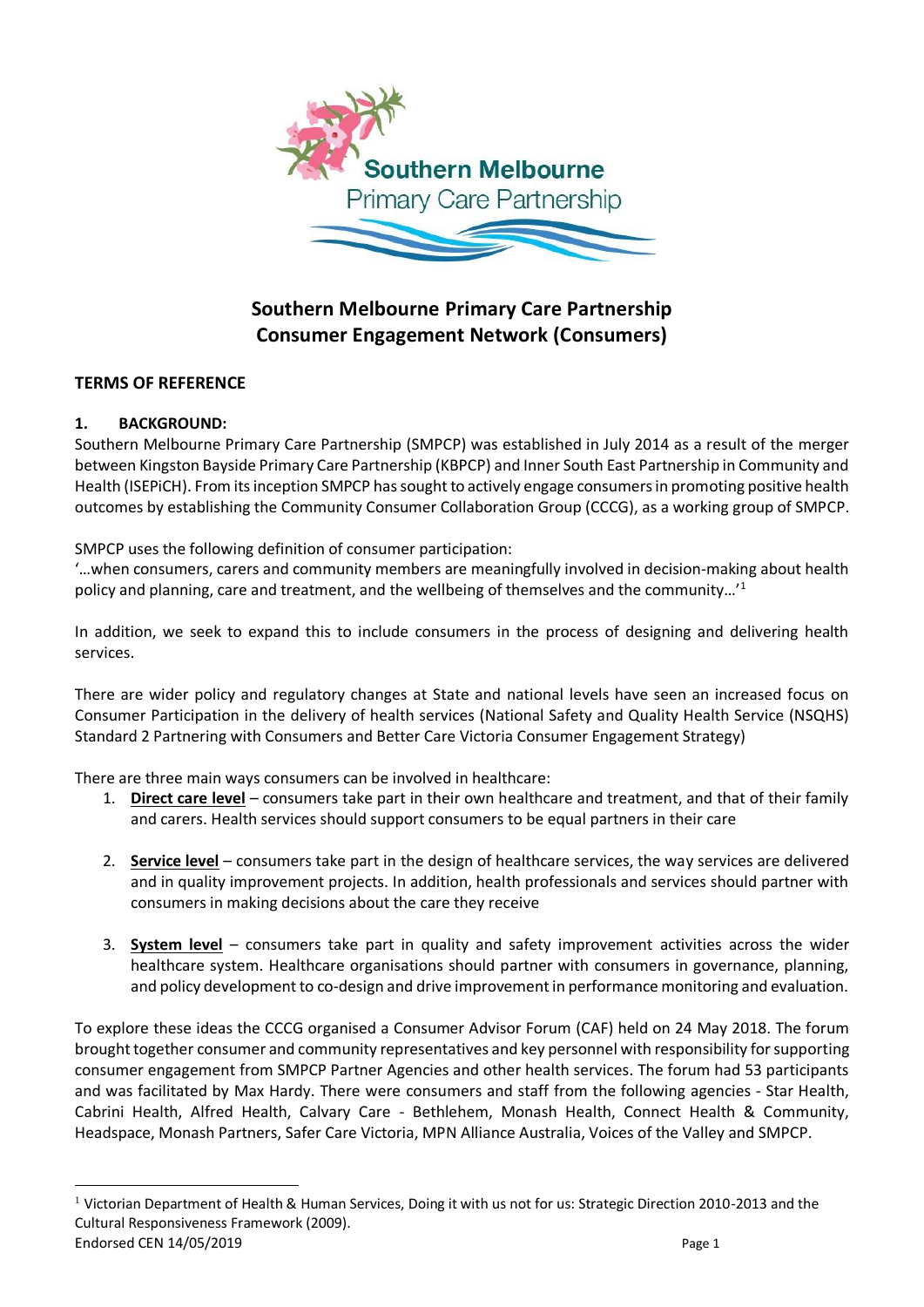## **2. PURPOSE:**

The Consumer Engagement Network (CEN) aims to improve consumer engagement in SMPCP partner agencies through training and professional development activities for both consumer representatives and partner agency staff. The CEN is an SMPCP Working Group with two constituent groups:

- Consumers, currently active, within consumer engagement processes of SMPCP partner agencies and like-minded health service providers services, and
- Consumer Participation Coordinators

It is anticipated that these constituent groups will work separately and together to identify issues and opportunities for mutual training and policy development. These groups will develop a work plan which will include measurable outcomes.

 Two consumer representatives will be drawn from the CEN as consumer representatives to the SMPCP Executive Governance Group.

The key tasks identified for the CEN

- Identify and facilitate common training opportunities for consumers and co-ordinators. Some training suggestions include:
	- o Improving health literacy for consumer representatives
	- o Meeting procedures
	- o Engaging with clinicians
	- o Health governance systems
	- o National Standards
	- o Understanding Quality and Safety data
	- $\circ$  Communication skill influencing and providing constructive feedback
	- o Advocacy skills
- Co-ordinators support meetings to share ideas and strategies to promote consumer engagement and identify and facilitate common training opportunities for consumer representatives
- Opportunities for consumers to have online and 'face-to-face' meetings to bring forward common issues that can be taken to health services management (i.e. recognition and reimbursement policy, promoting engagement with CALD communities and other diverse communities ATSI, LGBQTI)

## **LEVELS OF CONSUMER PARTICIPATION WITH SMPCP**

Consumer involvement in the context of SMPCP is primarily at the **systems level**, with a focus on designing systems in partnership with consumers (co-design). SMPCP also supports **service level** consumer involvement by encouraging our health service partners and other stakeholders to increase consumer input in their work towards redesigning and improving their services.

## **3. MEMBERSHIP:**

Membership will consist of up to fifteen (15) people who are currently active, within consumer engagement processes health service providers services and are nominated by their service.

## **4. TERM OF APPOINTMENT:**

The initial term of appointment for CEN members is one year, with an opportunity to nominate for reappointment for a further two year term. The inaugural CEN Chair will be appointed by the SMPCP Executive Governance Group for a term of two years.

If a CEN member becomes unable to attend regular scheduled meetings for a period of time, they can seek leave of absence from the meetings for an agreed period of time.

If a member fails to attend three consecutive meetings without an apology or reasonable notice (e.g. 'leave of absence'), they may be asked by the Chair to resign from the committee or have their membership revoked.

A community member may resign at any time. Where a member resigns, or completes a term and does not seek re-appointment, the person will have the opportunity to provide feedback on the operation of the committee or working group through an exit interview.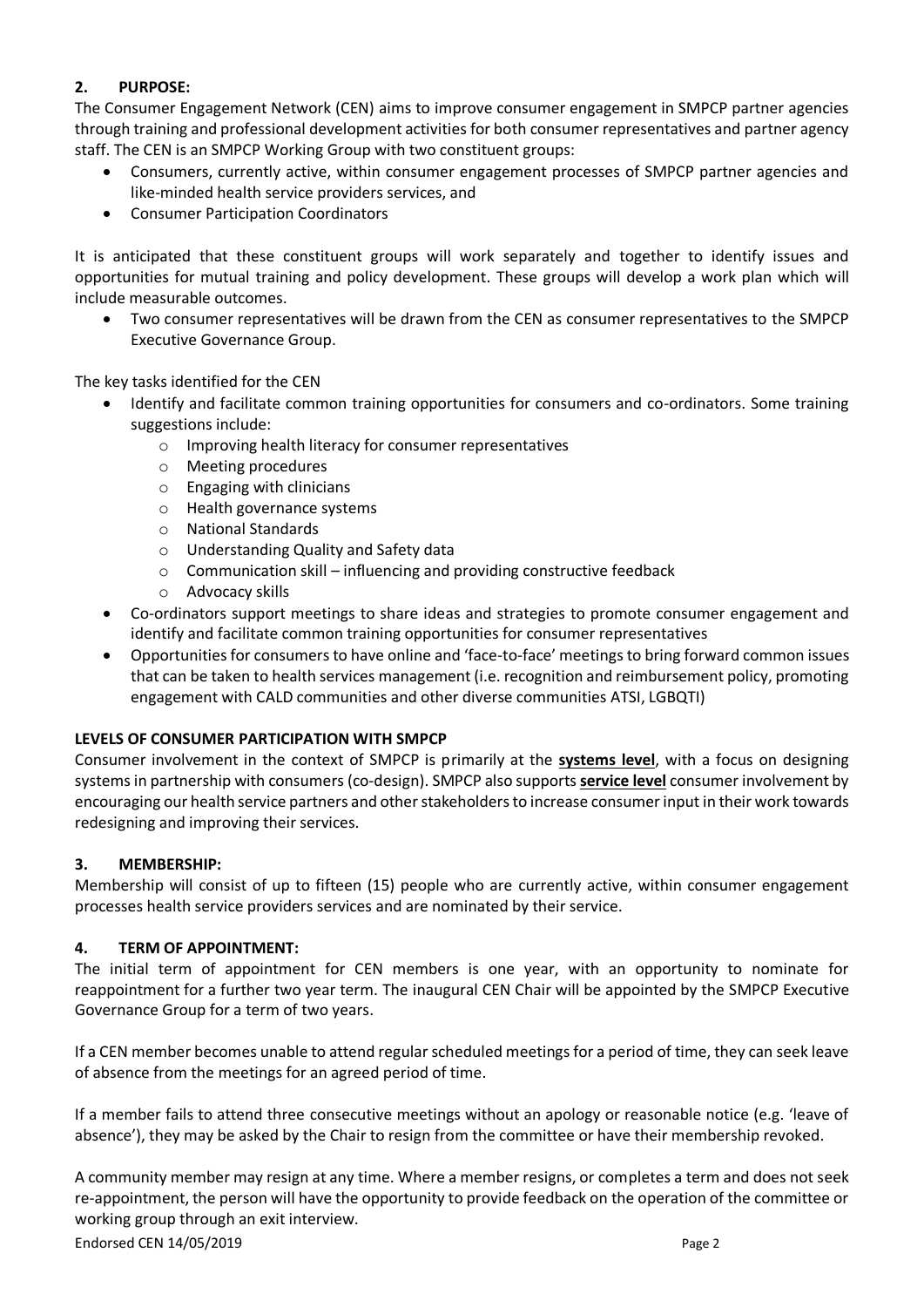## **5. ROLES AND RESPONSIBILITY**:

Members of the CEN Consumer members will:

- Seek to increase their knowledge of the health and wellbeing issues affecting the community, including issues affecting high needs and disadvantaged groups
- Provide feedback to the Executive, Committees, any Working Groups and individual member agencies about programs and services, health issues, illness prevention and health promotion, through EGG committee structure and liaising with Chairs and SMPCP staff
- Maintain links with other relevant consumer/community networks and groups
- To the best of their ability commit to attending meetings and advise the Chair/Deputy Chair of any prolonged absence in writing

## **6. GUIDELINES FOR CEN CONSUMER MEMBERS**:

- Treat each other and other SMPCP members with fairness, dignity and respect;
- Ensure that they do not engage in discrimination;
- Encourage and enable each other and other members of SMPCP and working groups and committees to participate and have a say;
- Actively listen to and support each other and other members of SMPCP and working groups and committees;
- Value and respect each other's contributions and the contributions of other members of SMPCP and working groups and committees;
- be reliable and punctual;
- respect each other's privacy and confidentiality and that of other members of SMPCP and committees; and
- promote practices of inclusion and empowerment

If a member does not adhere to these guidelines, they may be asked to participate in a meeting with SMPCP Staff (e.g. Executive Officer or Partnership Lead), the Chair and/or a nominated member of the Executive. If a member continues to behave in a disrespectful way, they may be requested to leave the committee.

## **7. REPRESENTATION ON SMPCP COMMITTEES**:

The CEN Chair plus another CEN Consumer member is represented at the SMPCP Executive Governance Group. All CEN members will have the opportunity to represent CEN on SMPCP's key committees and working groups as appropriate including:

- Executive Governance Group
- Healthy Eating Working Group
- Family Violence Working Group
- Health Promotion
- Elder Abuse Prevention Network

To ensure that both community members and agency representatives on various SMPCP Committees are clear about the role of CEN members the following guidelines have been developed:

- Requirement to have a broad perspective and be constructive;
- Be prepared to listen and learn about the topic area/s and contribute where able;
- Have an understanding of the role of the group and be prepared to acquire relevant knowledge but also maintain a community, rather than service provider, perspective
- Be consistently available to attend meetings regularly and be prepared to participate for at least one year (TOR of Committees can be provided which outlines these details).

#### **8. REPORTING**:

The CEN is established by and reports to the SMPCP Executive Governance Group. As per other SMPCP Committees, the Chair of CEN plus another CEN Consumer member will also serve as a full member of the SMPCP Executive Governance Group.